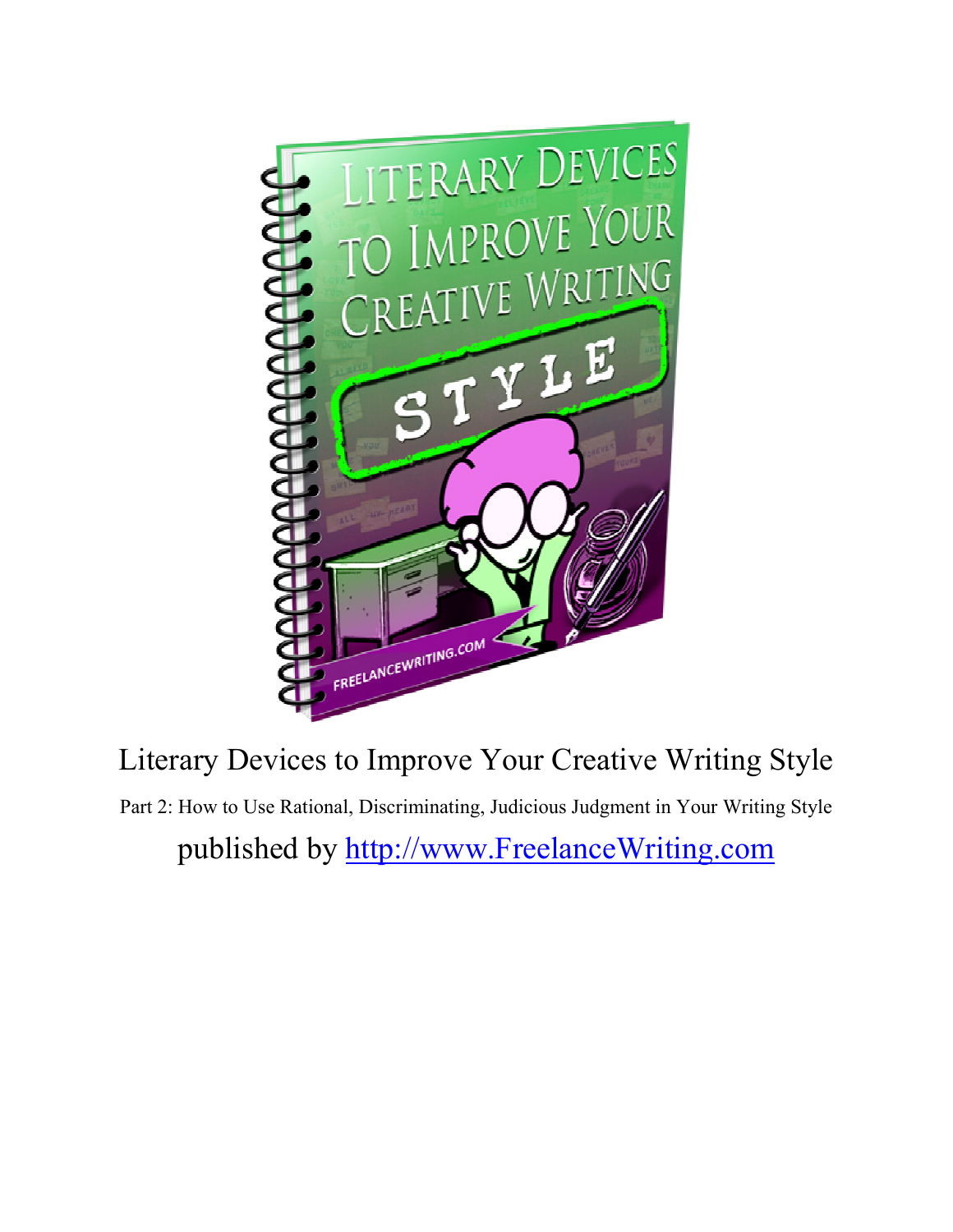#### **LEGAL NOTICE:**

The Publisher has strived to be as accurate and complete as possible in the creation of this report, notwithstanding the fact that he does not warrant or represent at any time that the contents within are accurate due to the rapidly changing nature of the Internet.

While all attempts have been made to verify information provided in this publication, the Publisher assumes no responsibility for errors, omissions, or contrary interpretation of the subject matter herein. Any perceived slights of specific persons, peoples, or organizations are unintentional.

In practical advice books, like anything else in life, there are no guarantees of income made or improvement of skill. Readers are cautioned to reply on their own judgment about their individual circumstances to act accordingly.

This book is not intended for use as a source of legal, business, accounting or financial advice. All readers are advised to seek services of competent professionals in legal, business, accounting, and finance field.

We encourage you to save or print this book for easy reading.

**You may freely distribute this ebook to others without prior permission from the publisher or author, as long as it is NOT altered and this ebook is distributed in its entirety.** 

> **For more FREE e-books on writing and freelancing, visit http://www.freelancewriting.com/ebooks-for-writers.php**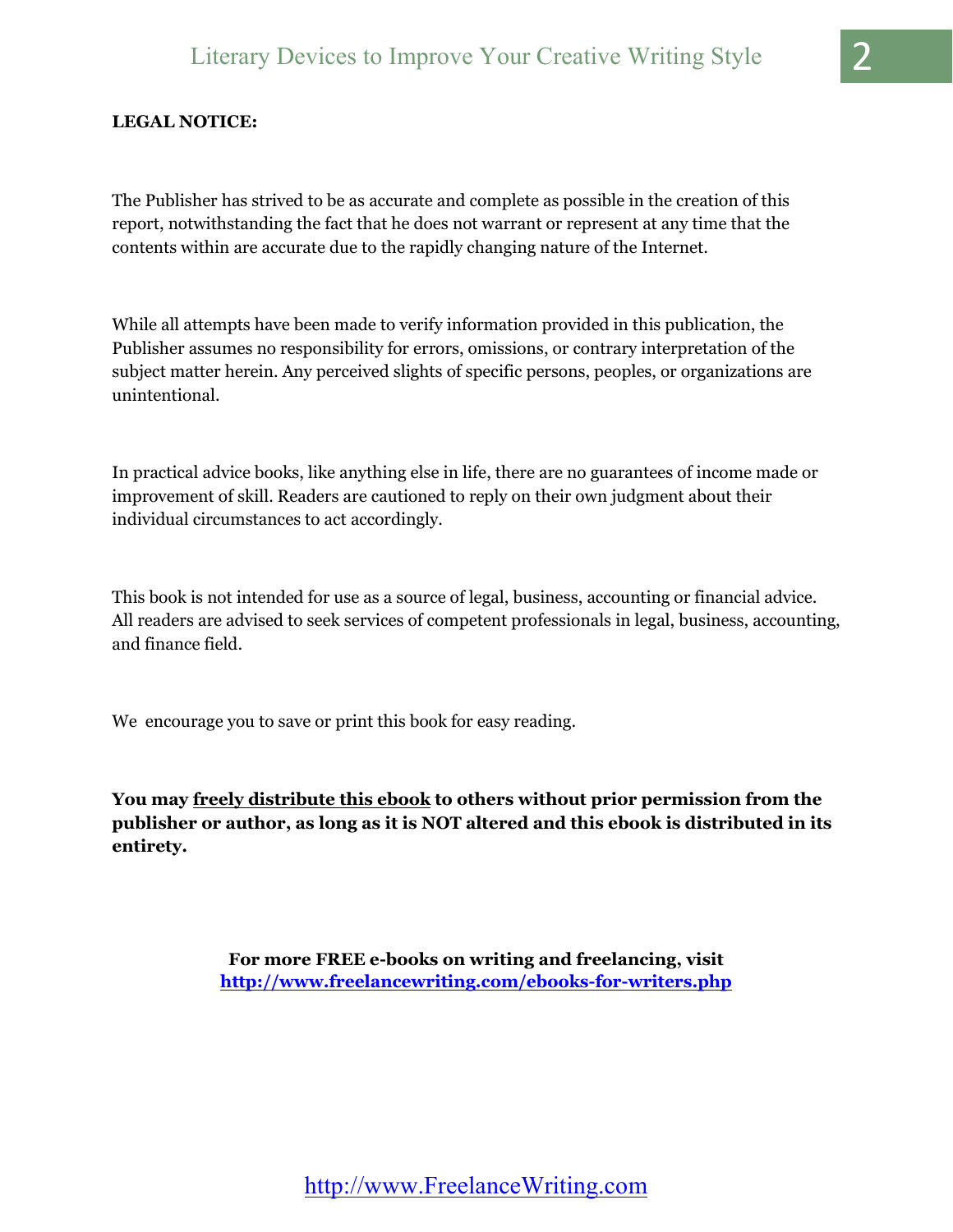# INTRODUCTION

The word "style," like the words "religion," "goodness," and "patriotism," implies a vague, hazy sort of excellence which most of us would have a hard time defining. But we are certain that no writing can be really good, or interesting, or worthwhile *without style*. The old cigarette magazine advertisements have style (after its fashion); the black-and-white newspaper classified advertisement has none. The news blog account of the latest natural disaster has style; the schedule of TV programs has none. Gibbon's *History of Rome* has style; a mathematics textbook has none. **Style** is that virtue in *writing* which makes it more than merely comprehensible.

*I* wanted to see a movie. It was an Academy Award picture. It was being shown at *Cinema Village in New York's Greenwich Village. So I went downtown this morning and saw the show.* 

We can understand such writing easily enough. But it has no style. Between writing like that, and the writing of people like *Stephen King*, *Faulkner*, and *Hemingway*, are a thousand intermediate stages. The very uppermost of these stages are probably reserved for writers (such as Stephen King) who have a special talent and sensitivity beyond what mere training and writing advice can do for them. But training and advice can help any intelligent writer clamber from the lower stages of writing to the upper stages of writing. This eBook is intended to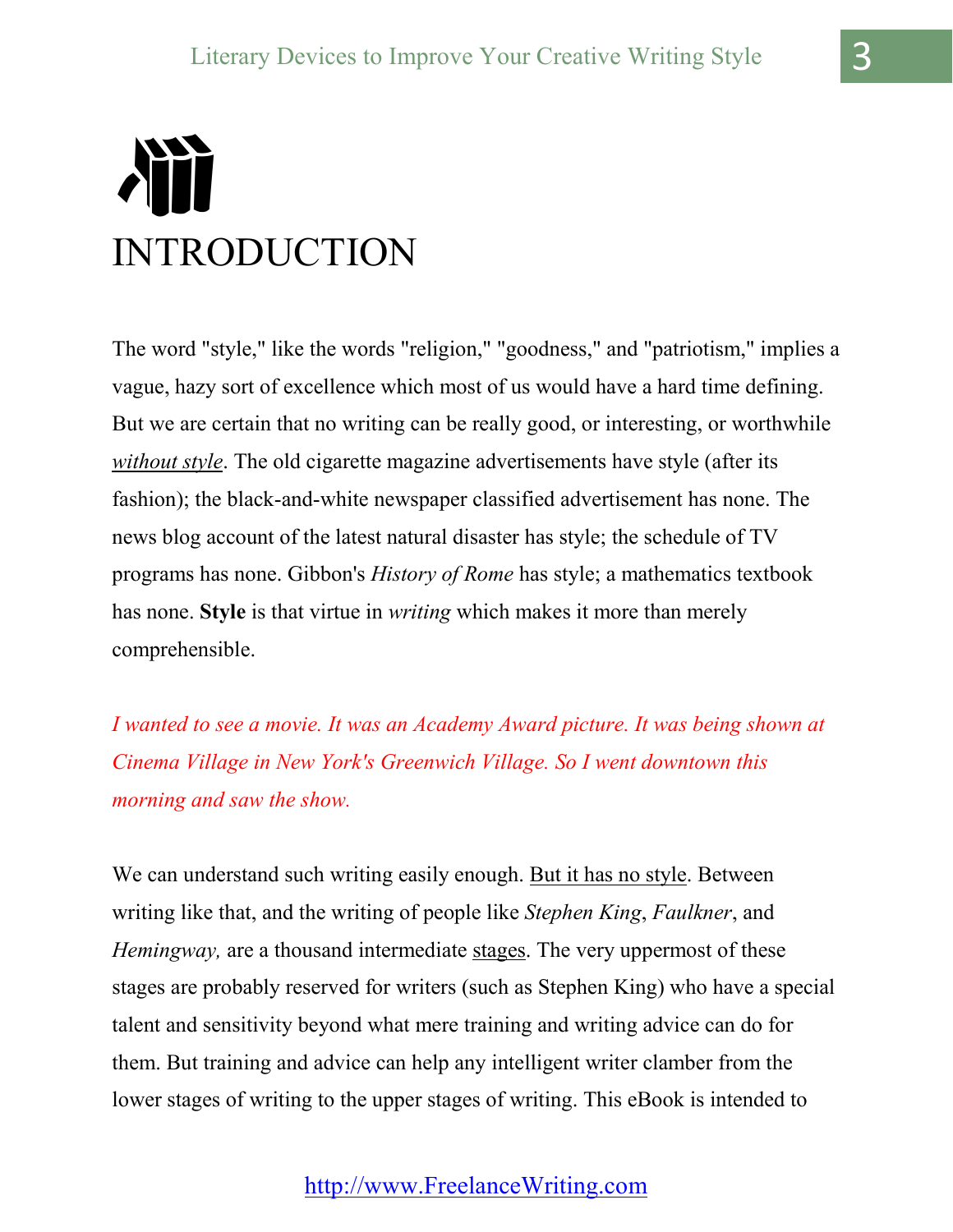give advice and foster training that will hasten the ascent to become a better creative writer.

# 1. CONTROL

The first requirement is that the writer understands what he wants to say. That is, he cannot afford to write a single sentence without first asking himself, "*What is the most important idea, emotion, or image I wish to convey in this sentence?*" He must pick the one word he wishes to emphasize; the one phrase he wishes to plant in the mind of his reader; the one clause which he wishes to make linger and ferment. The basic faults of writing style are due to writers failing to weigh and evaluate their own ideas than to any other weakness. If the writer himself has not decided which idea is most valuable, how can the reader decide? Rational, discriminating, judicious thinking is the first habit a writer should acquire. Without it, he only babbles.

#### **A student writes**:

*Many students go through college on the reputations which they received at the first of the year because they did extra-hard work then, though they do very little later on.*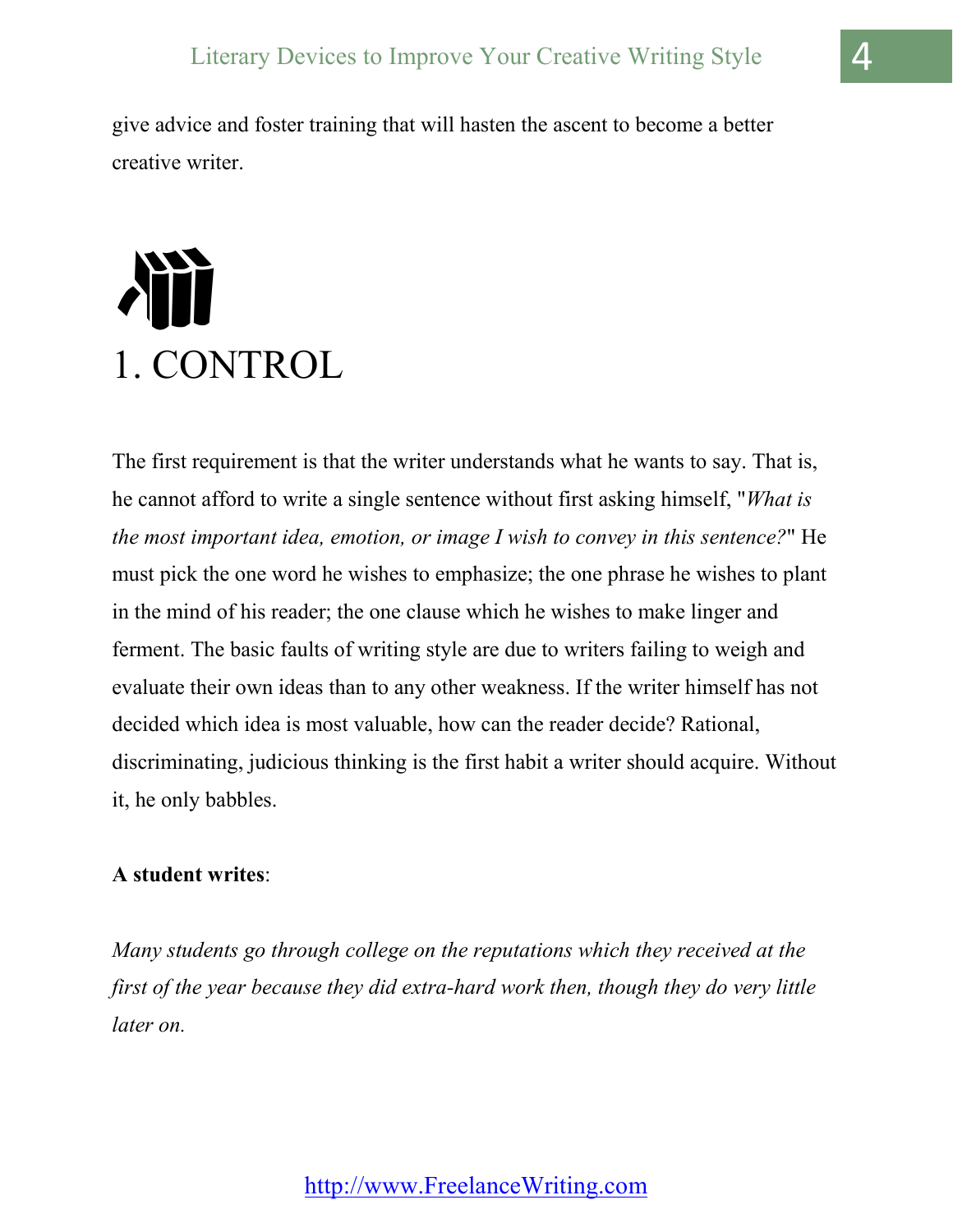The writer has not evaluated his own thoughts here. One thought is that students go through college on reputations received early in the year; another thought is that these students worked hard for their reputations; and a third thought is that these same students do little work later on. *Which of these ideas is most important?* The writer had not decided, and the reader does not know. Accordingly, the sentence, though comprehensible, is flabby and styleless. Other examples follow:

#### *Example 1:*

*Mrs. Rhymes had on an old pair of garden gloves, and had evidently been puttering among the ferns and azalea bushes.* 

#### *Example 2:*

*Surely you are not in sympathy with those people who raise one of their own kind to prominence and then hurl muck at their own creations, as we know some of our city politicians have been doing in the present campaign.* 

*Example 3: We had expected him to live, but he died.* 

#### *Example 4:*

 *I had been vaccinated and was immune to the smallpox which was sweeping through the city; so I had felt safe, and had come there on a business trip.* 

These sentences are all grammatically correct; they are not necessarily un-unified; they are not incoherent. But in no sentence has the writer made a plain and definite choice of the most important idea in the sentence. In any one of them he might choose one of several ideas as the most important, and construct a new and better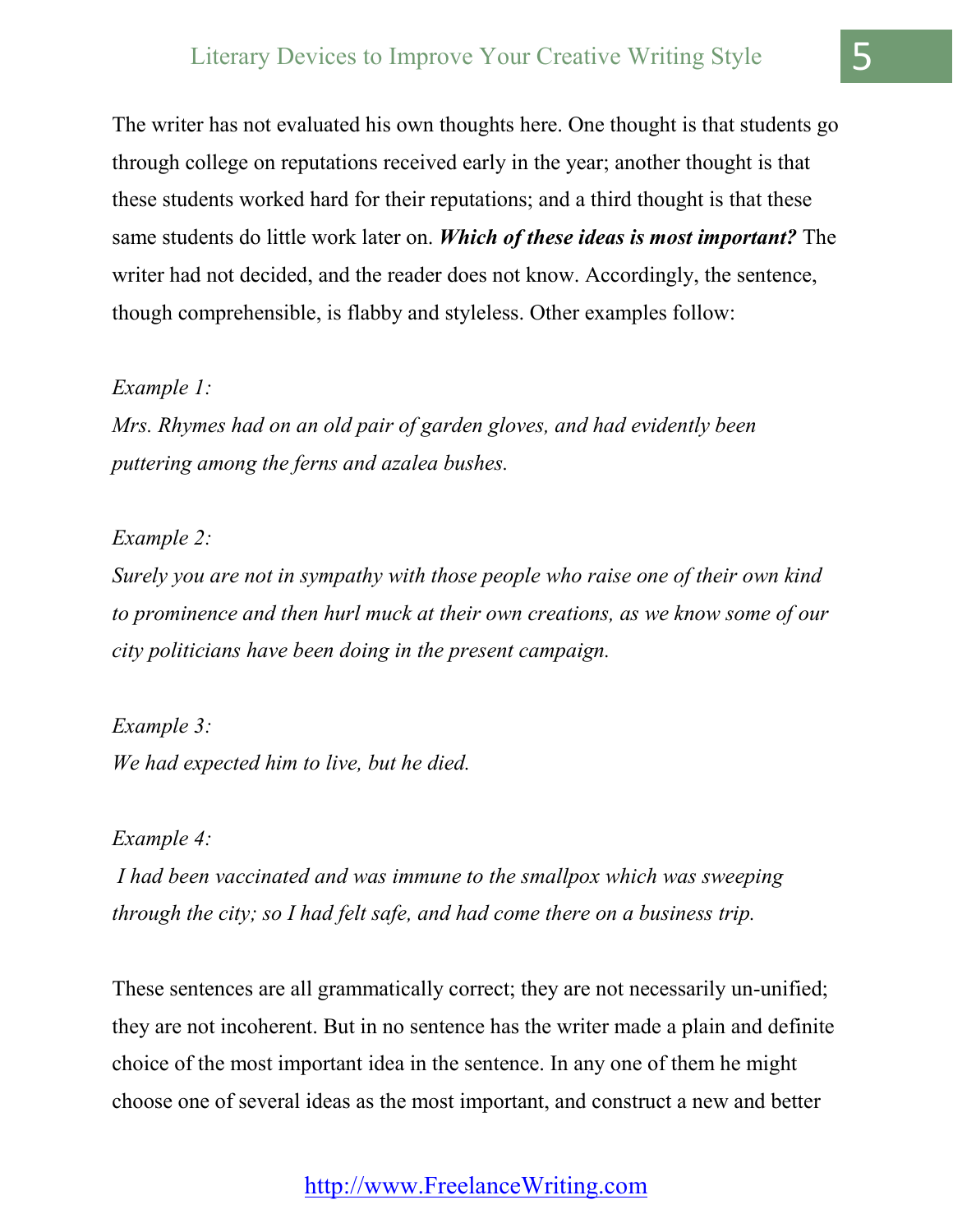sentence in any one of several ways. The choice never forces itself on the writer; but rather, the writer must always force his own choice on the sentence. This means that he should have enough intellect to make a decision, render judgment, and execute every idea that comes to him. If he fails to discriminate, he has failed in the first step toward acquiring a rational writing style.

Having decided what is the most important idea in the sentence, he must let that idea control the sentence by appearing in a dominant structure. He must show the reader that this idea is dominant, and that he intended it to be dominant.

Let us look at the last of the faulty sentences quoted above. As it now stands, no dominating idea controls it. He can decide which of the four ideas is really the most important, and can frame four different sentences accordingly :

*Though smallpox was sweeping through the city to which I had come on a business trip, I, having been vaccinated, felt immune.* 

*I felt immune to the smallpox sweeping through the city to which I had come on a business trip, for I had been vaccinated.* 

*Since I had been vaccinated and felt immune to the smallpox which was sweeping through the city, I had come there on a business trip.* 

*Though I had been vaccinated and felt immune, an epidemic of smallpox was sweeping through the city to which I had come on a business trip.*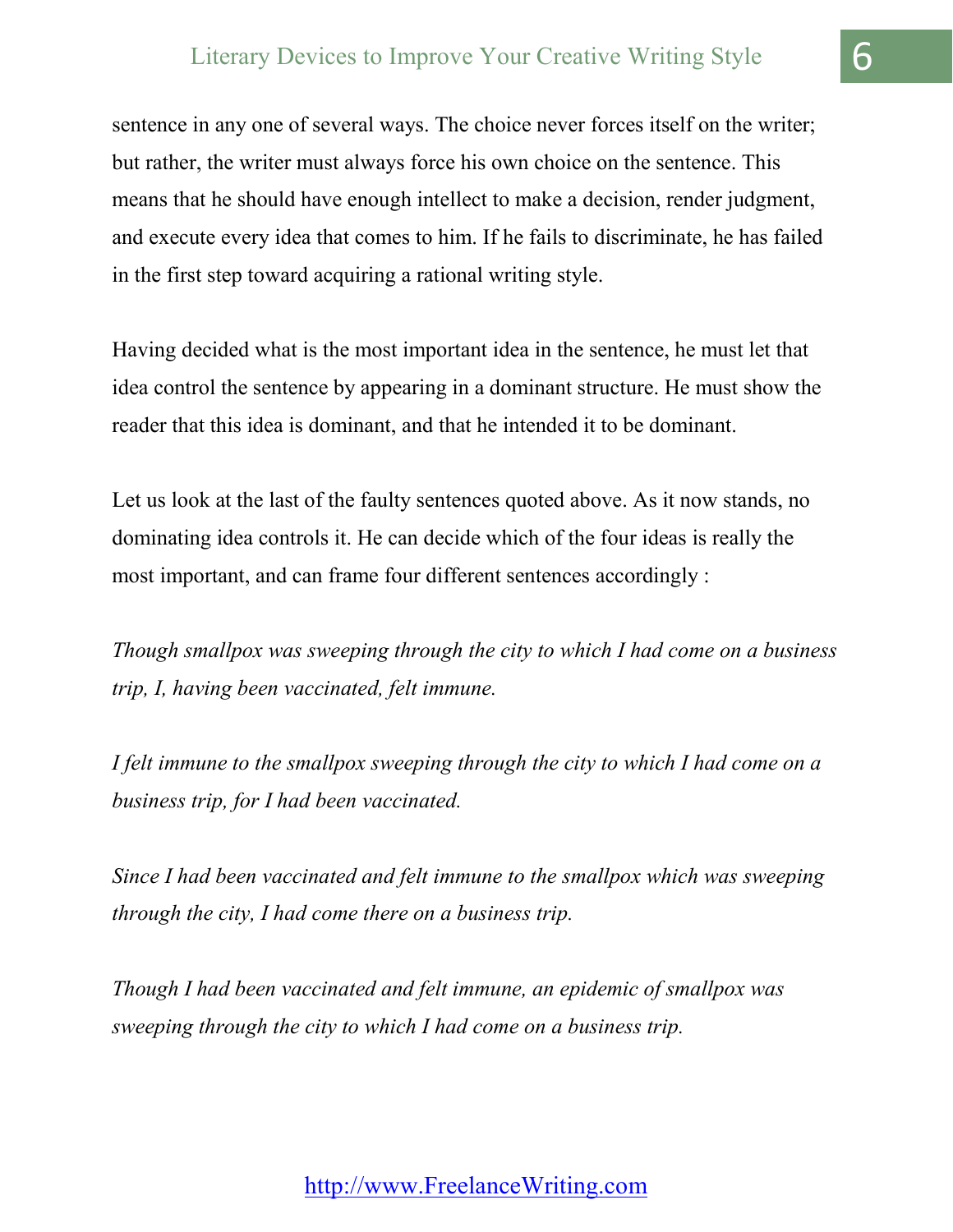Each of these sentences has a different meaning, a different implication from the others; each puts forward a different idea as the controlling and dominant element in the sentence. Which of the four sentences the writer uses depends on his own judgment as to which of the four ideas he desires to impress most strongly on his readers.

Whenever a writer is confronted by such a multiplicity of choices, he should cast his vote for one of them, make his decision for better or for worse, and then stick to his decision. If he cannot decide which idea is most important, he should do one of three things: not write the sentence, or write two or three sentences instead of one, or use a balanced or parallel structure.

# 2. STRUCTURE

A balanced or parallel structure is one in which the writer has considered two or more ideas of equal importance, has believed they supplement one another, and has expressed their equality by placing them in similar structures within one sentence. The sentence just written was molded into three parallel structures because each of the three ideas expressed is equally important with the other two, and each forms only one portion of a complete idea. If they had not been of equal value, they would not have had the same structure; and if they had not been portions of the same idea, they would not have been put in the same sentence.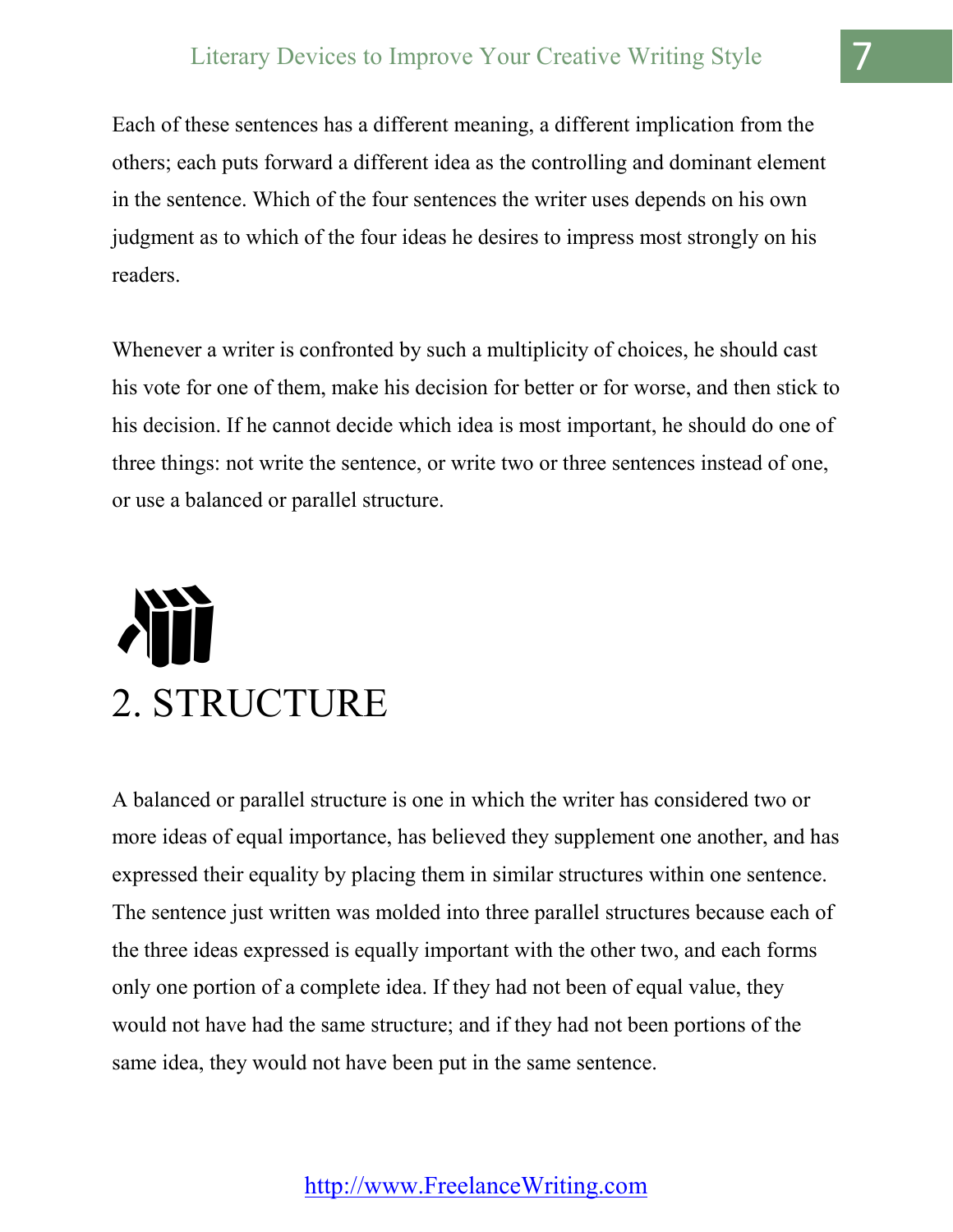We may call it a rule that ideas of equal thought-value deserve structures of equal value, and ideas of unequal thought-value deserve structures of unequal value. The ascending order of structure-value is this: word, phrase, clause, sentence, and paragraph. The following sentences illustrate all these stages but the last:

- Word: *I saw armless men and legless men.*
- Phrase: *I saw men without arms and men without legs.*
- Clause: *I saw men who had no arms, and men who had no legs.*
- Sentence: *I saw armless men. And I saw legless men.*

Since the ideas of "armlessness" and "leglessness" are equal in thought-value, the following sentences with unequal structure-values would be absurd:

**1)** *I saw armless men, and men who had no legs.* **2)** *I saw men who had no arms, arid men without legs.*

In these last two sentences, equal ideas are given unequal structures. But a more common offense is that the writer gives unequal ideas to equal structures. Many inexperienced writers have the habit of stringing together a hodgepodge of ideas by means of "ands" and "buts." One of the sentences quoted in the preceding section illustrates this fault:

*Mrs. Rhymes had on an old pair of cotton gloves, and had evidently been puttering among the ferns and azalea bushes.*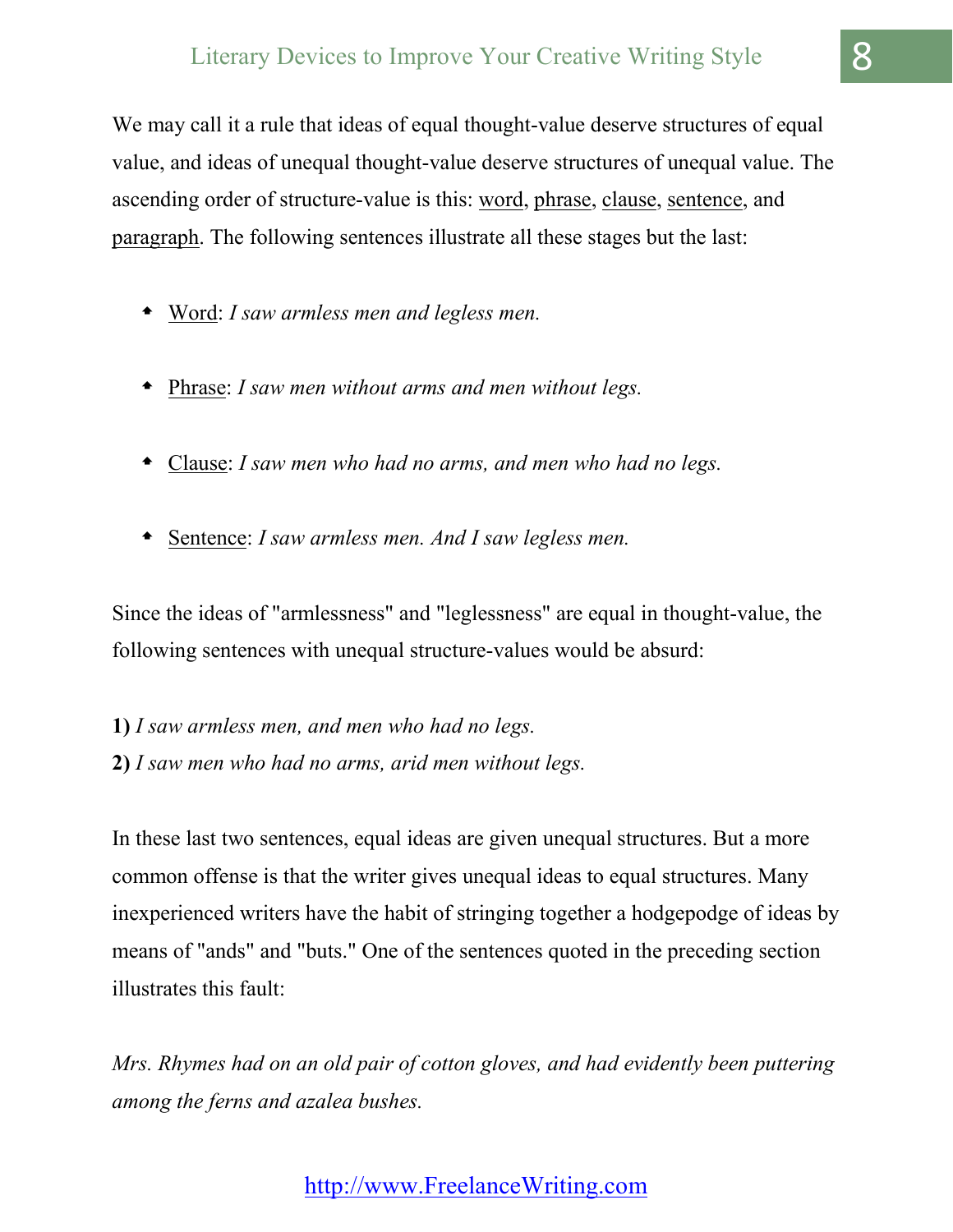The two clauses are not of equal thought-value; and yet in this sentence they have the same structure. Such incongruity is irrational.

The following sentences have the same weakness:

**Okay:** *He stepped off the curb without looking, and was struck and killed by a passing car.* 

(Here stepping off a curb, and being killed, are made to seem of equal importance.)

**Better:** *Stepping off the curb without looking, he was struck and killed by a passing car.* 

**Okay:** *The sun may shine tomorrow, and then we can go horseback riding.*  **Better:** *If the sun shines tomorrow, we can go horseback riding.* 

**Okay:** *Many people have no aim in life, and move in a circle which gets nowhere.*  **Better:** *Many people, having no aim in life, move in a circle which gets nowhere.* 

**Okay:** *His mind was in a turmoil, so he decided to get drunk.*  **Better:** *Since his mind was in a turmoil, he decided to get drunk.* 

In each of these corrected sentences, the subordinate idea expressed in an independent clause has been re-expressed in a prepositional phrase, a participial phrase, or a dependent clause. That is, the structure-value has been reduced to correspond with the minor thought-values.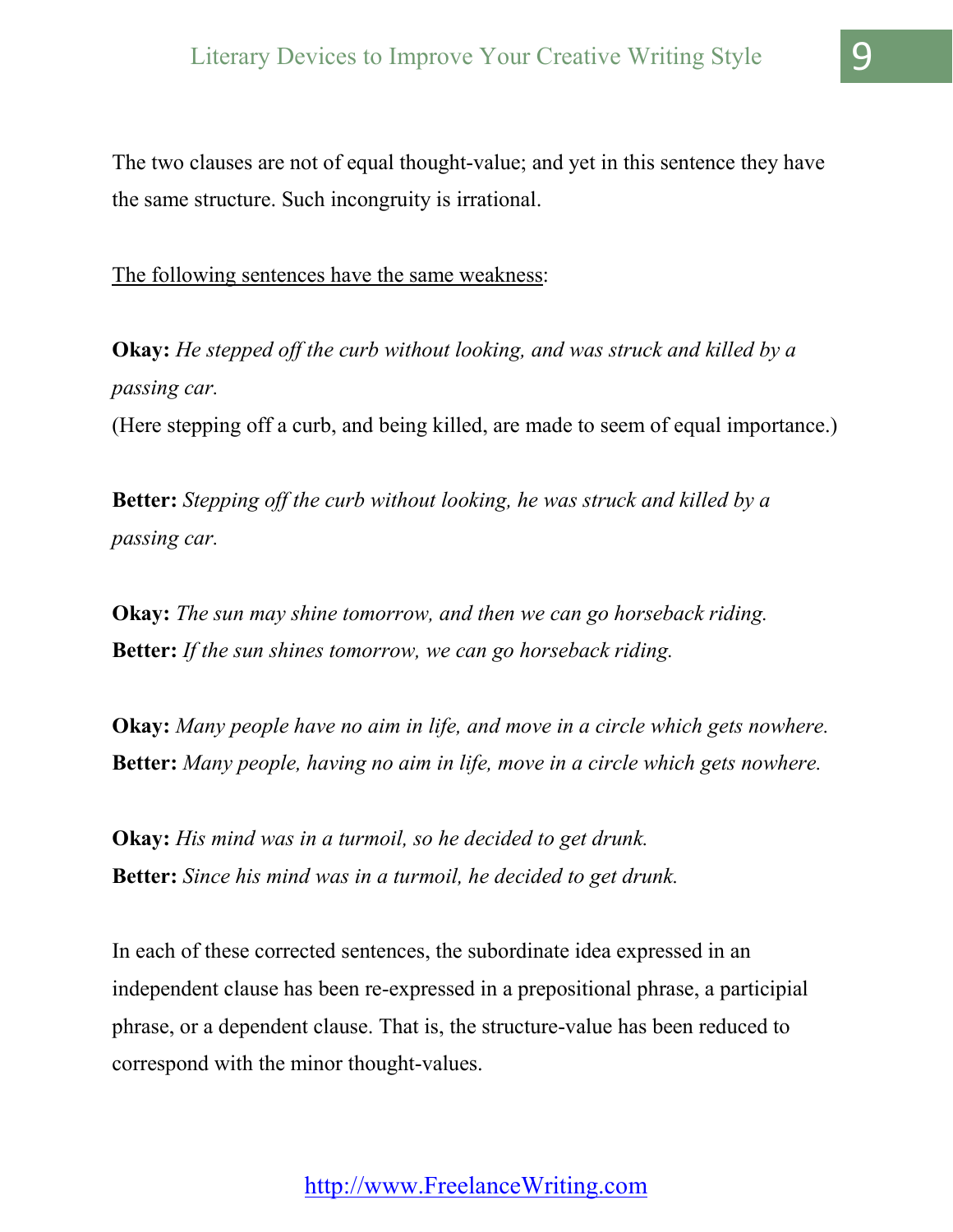Sometimes a writer finds it necessary to do the opposite; that is, to make an important idea *really* seem important. The writer accomplishes this feat by raising words to the rank of phrases, phrases to dependent clauses, dependent clauses to independent clauses, and independent clauses to sentences.

#### **An example follows**:

*Thompson was a much-traveled man. Thompson was a man of many travels. Thompson was a man who had traveled much. Thompson, who was the man for us, had traveled much. Thompson was the man. He had traveled much.* 

This deliberate heightening of an idea's importance requires more self-conscious artistry than does the proper subordination spoken of above. This heightening is a positive search for excellence; the other is merely a negative avoidance of error.

# 3. POSITION

The most important positions in any element of composition are the beginning and the end. Reason requires that we place our most important words, phrases, clauses, or ideas in one of these positions. The negative of this requirement is that we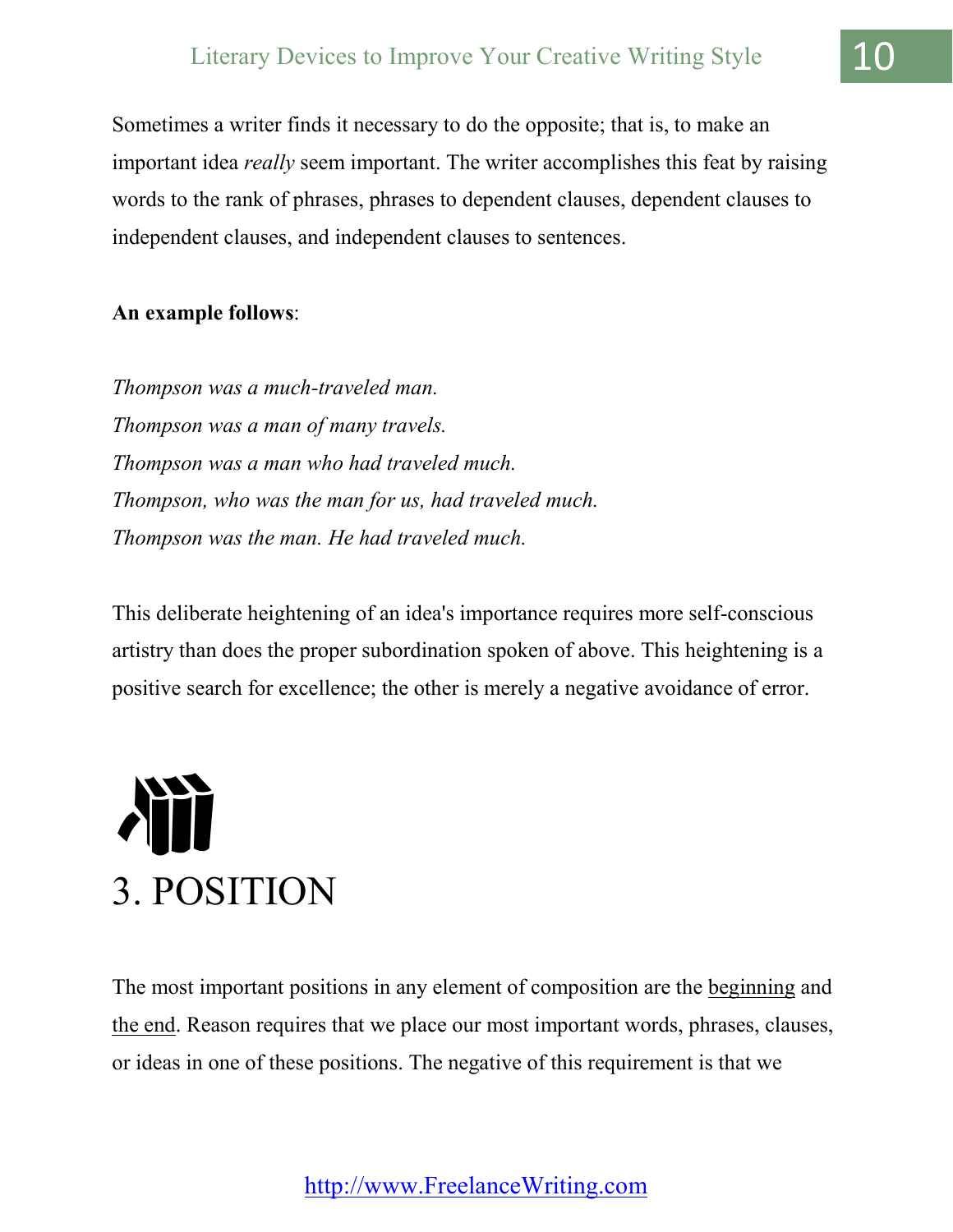should avoid placing unimportant words, phrases, clauses, or ideas in the two important positions in the sentence.

**A.** The Beginning. Sentences should seldom or never begin with words like "however," "also," "then too," and the like. But some laws supersede other laws. The law of clarity always comes first; other laws are secondary.

**B.** The End. Even more important than the beginning is the end of a sentence. If the reader will turn back a few pages to the sentence concerning smallpox, vaccination, and immunity, he will see that each of the corrected versions, except the last, ends with the principal clause and the principal idea in the sentence. In Section 2, each of the improved sentences ends with the principal clause and the principal idea. The practice illustrated in these sentences is, in general, safe. The important clause and the important idea should come at the end of the sentence. But like all other practices, it may be carried too far. It may become an obsession with the writer, and it may lead to monotony of style. Furthermore, it is not adapted to writing of a leisurely gait and a familiar tone. It is best adapted to exposition aiming at absolute clarity, and to argumentation aiming at conviction.

Yet no sentence should ever end with a tailing off into insignificant words and ideas:

*Most of us would refuse to read more than a few sentences of it.* 

*The gift of prophecy was also assigned to him.* 

The last two words in these sentences are flat and insipid.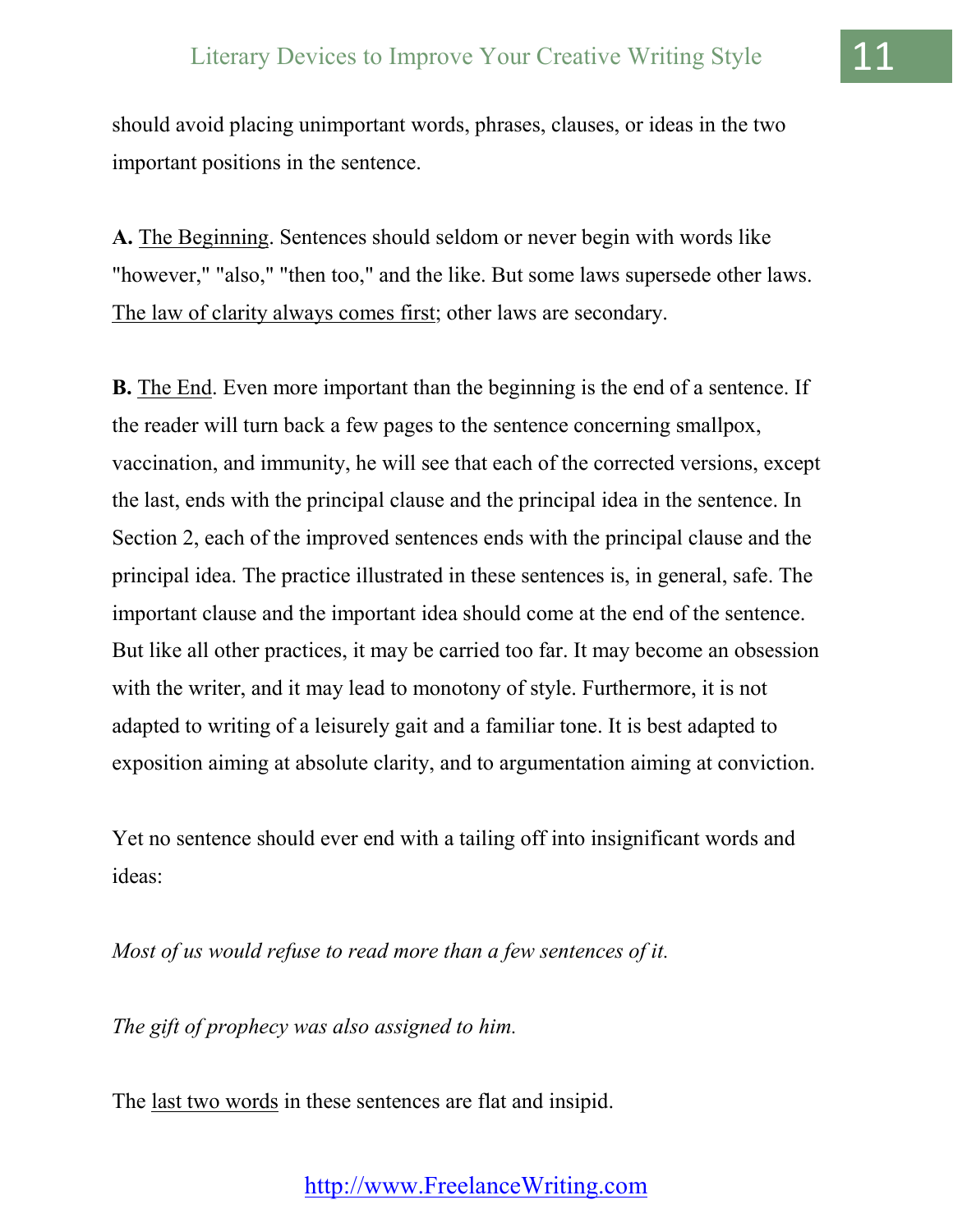Most untrained writers have the habit of placing a participial phrase or a dependent clause at the end of a sentence. Here are some more examples:

*Her voice failed, being broken by sobs.* 

*He died yesterday, having been sick only a week.* 

*He took to begging, being on the verge of starvation.* 

*She raised her hands in prayer to Neptune as she stood by the sea.* 

*He would not answer, though I rang the bell several times.* 

( This last sentence is almost a model of what a sentence should not be.)

All these sentences are irrational because they indicate that certain ideas are subordinate, and yet they place these subordinate ideas and structures in the prominent position in the sentences. A writer of such sentences is like a strawberry packer who would go to the trouble of culling out inferior stock, and would then pile this inferior stock at the top of the basket for prospective customers to see. The writer should be like a real berry-packer; he should carefully choose the best of his stock, and then pile it in the most conspicuous place at the end of the sentence. If he has a word to emphasize, or a phrase, or a clause, or an idea, he should juggle the grammatical elements, manipulate the sentence-parts, rearrange the wordgroup, so as to make the important word, phrase, clause, or idea drop neatly into the prominent place. In a ballet dance, the chorus marches, wheels, converges,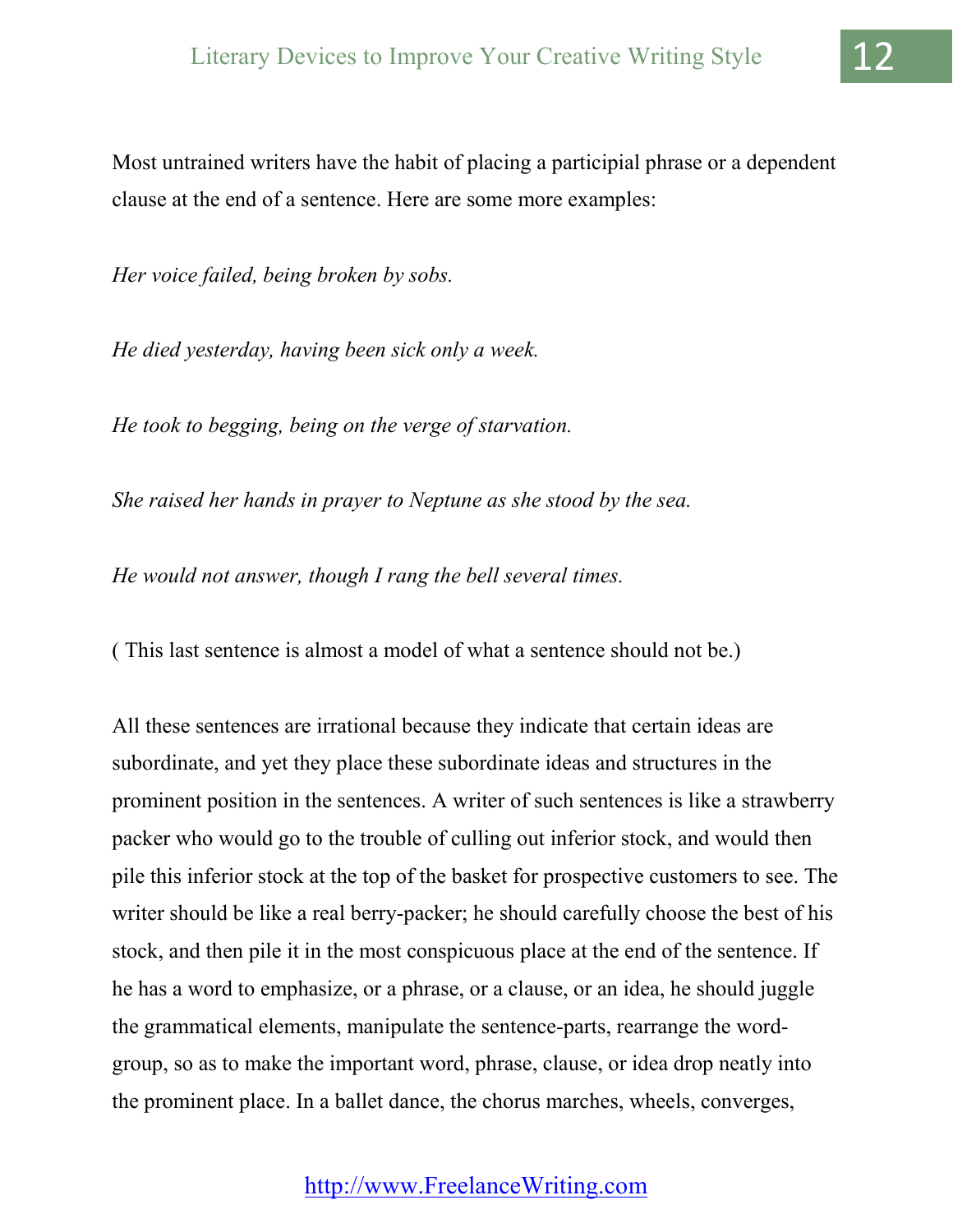retreats, interlaces in a hundred gyrations; but always the star dancer appears in the prominent place. Good writing is like that — it coils, turns, pauses, retreats, converges and the important element appears magically at the supreme position.

Note how each member of the following pairs conveys a different feeling:

*They found him drunk in the street. // They found him in the street, drunk.* 

*Queen Victoria walked ahead of us. // Ahead of us walked Queen Victoria.* 

*The tiger now had him by the throat. // The tiger had him by the throat now.* 

*I went from the hotel to the subway. // I went to the subway from my hotel.* 

In these sentences, different end-words produce different effects.

**C.** Transposition. Words or phrases transposed from their normal place in a sentence usually gain in emphasis. This rule holds good except in sentences where transposition takes a word away from the end-position.

Before continuing with this discussion, perhaps we had better see just what the normal sentence order is. The following sentence illustrates the elemental order:

#### *The good man kindly gave the book to me.*

(a) Subject, preceded by adjective.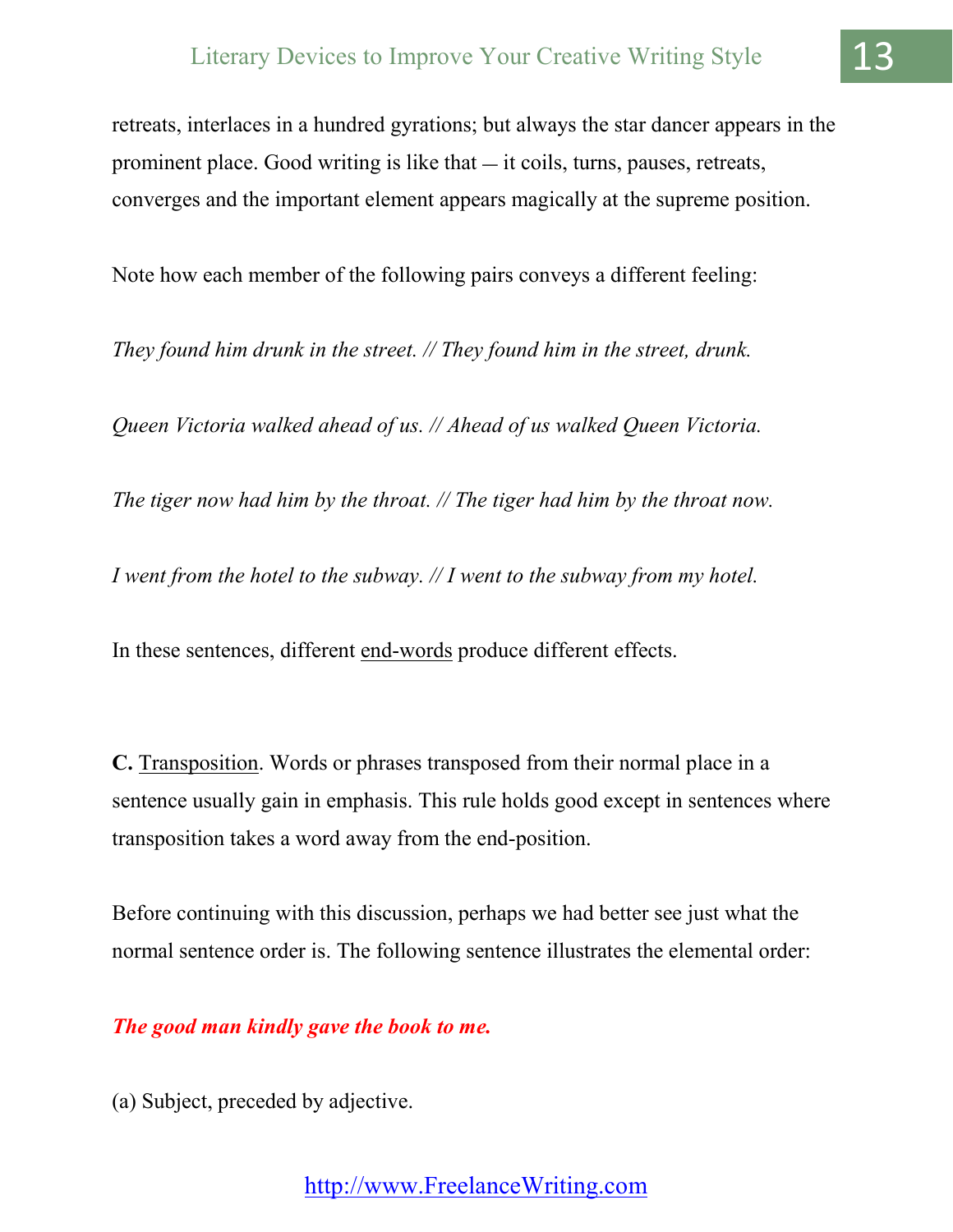- ( b ) Verb, preceded by adverb.
- (c) Object.
- (d) Indirect object.

This elemental order has a few additional complexities:

### *The man in gray talked in a high voice.*

- (a) Subject, followed by adjective phrase.
- (b) Verb, followed by adverbial phrase.
- This order holds for adjective and adverbial clauses as well as phrases :

### *The man who lived down the street talked when he had the chance.*

These examples show the fundamental orders. As for the order in more complicated sentences, the reader can more safely rely on his instinct for the language than on his memory of half-a-dozen special rules.

All this has been a digression. The main point is that we can focus our attention on a word in a sentence if that word is placed out of its natural order. The italics in the following sentences indicate words out of their natural order: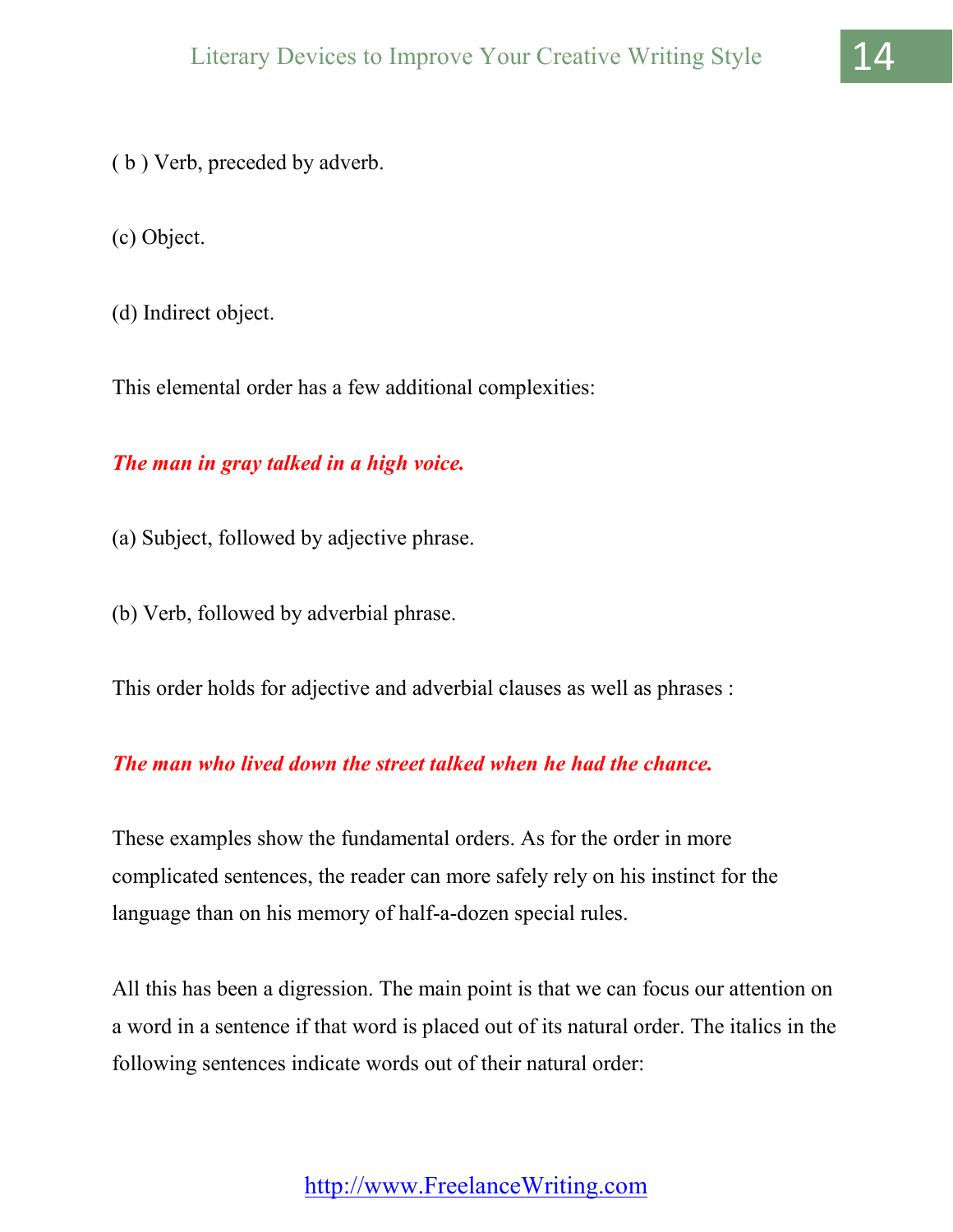*Everywhere in the darkness*, I saw men lying about, *dead*.

*Patiently*, he listened.

The sunshine, *cold and bright*, offered no sympathy.

Last of all these marching thousands *rode Napoleon*.

*All day were the birds* loud in my garden.

*Among these visions* wandered *my spirit*.

The last sentence is almost bad. So much distortion looks artful and insincere. Indeed, a writer must use the device of transposition with discreet caution. He should reserve it for those occasions when he "would be very fine." There it is effective. But if he uses it every time he has the opportunity to do so, it soon tarnishes and looks cheap.

*For in much wisdom is much grief.* 

*In the day of prosperity, be joyful.* 

*He by his wisdom delivered the city.* 

*All things have I seen in the days of my vanity.*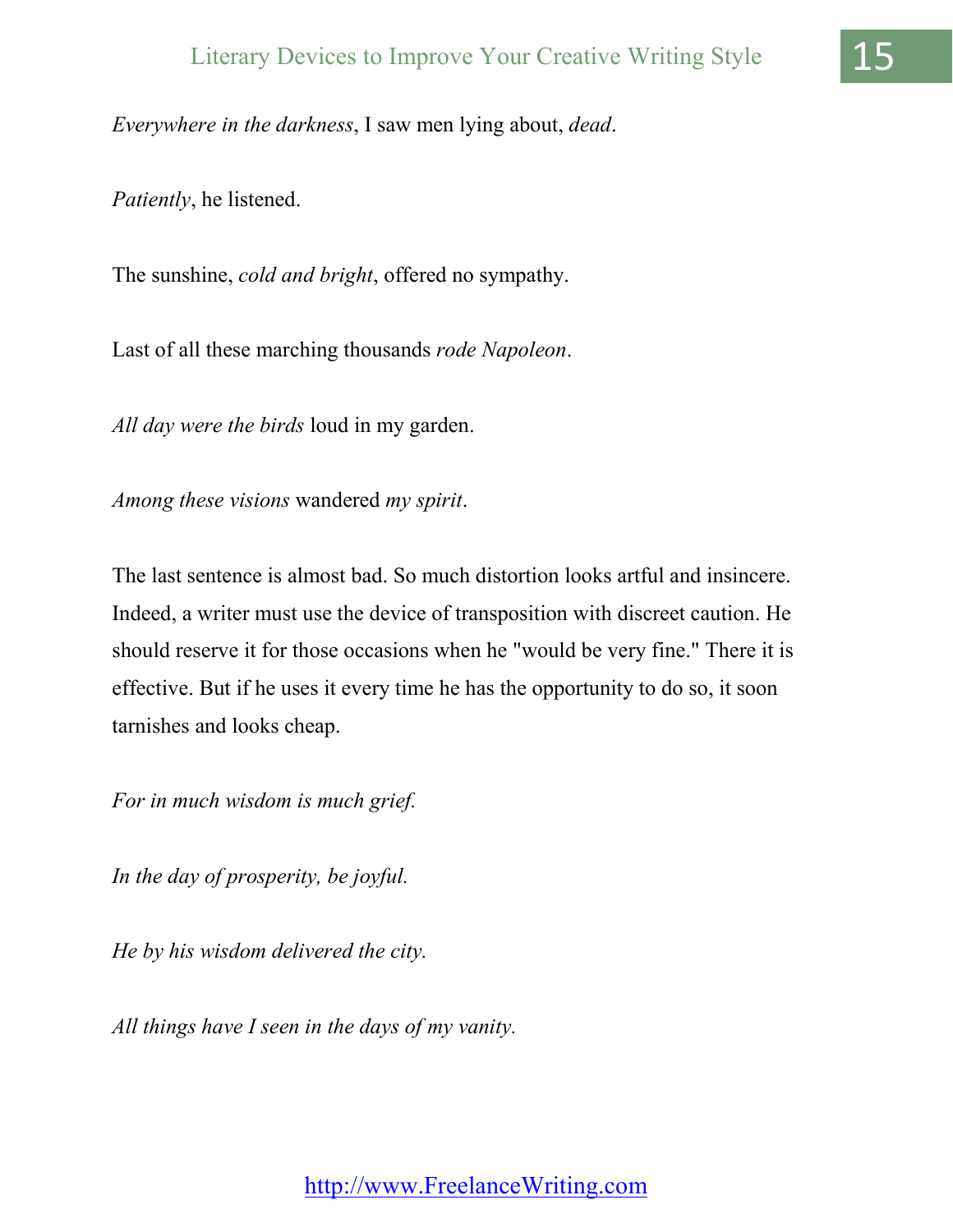The reader should notice in passing that the transpositions in the first two examples are designed to place important words in the important end-position, rather than to attract attention to themselves. In the last two examples the transpositions are designed to emphasize the words transposed. Unless transposition can serve one of these two purposes, it is not worthwhile for its own sake. One other purpose, however, it may serve; and that is to make transitions from sentence to sentence more smooth.

# 4. CONTINUITY

A piece of writing has continuity if the connections between its elements are tight and snug, and if each part is locked hard and fast to its neighboring parts.

Continuity is not always a virtue.

It implies a strictly logical procedure, and it hints of an intellect controlled by rationality. Obviously, too strict continuity is out of place in writing which seems spontaneously emotional and sincere. It precludes a quick, nervous, energetic style. Often it gives writing clarity at the sacrifice of strength. Furthermore, the tendency of modern writing is analytic rather than synthetic; that is, modern writing consists more of an accumulation of units rather than a nexus of parts. Finally, an unbroken continuity is likely to weary the reader.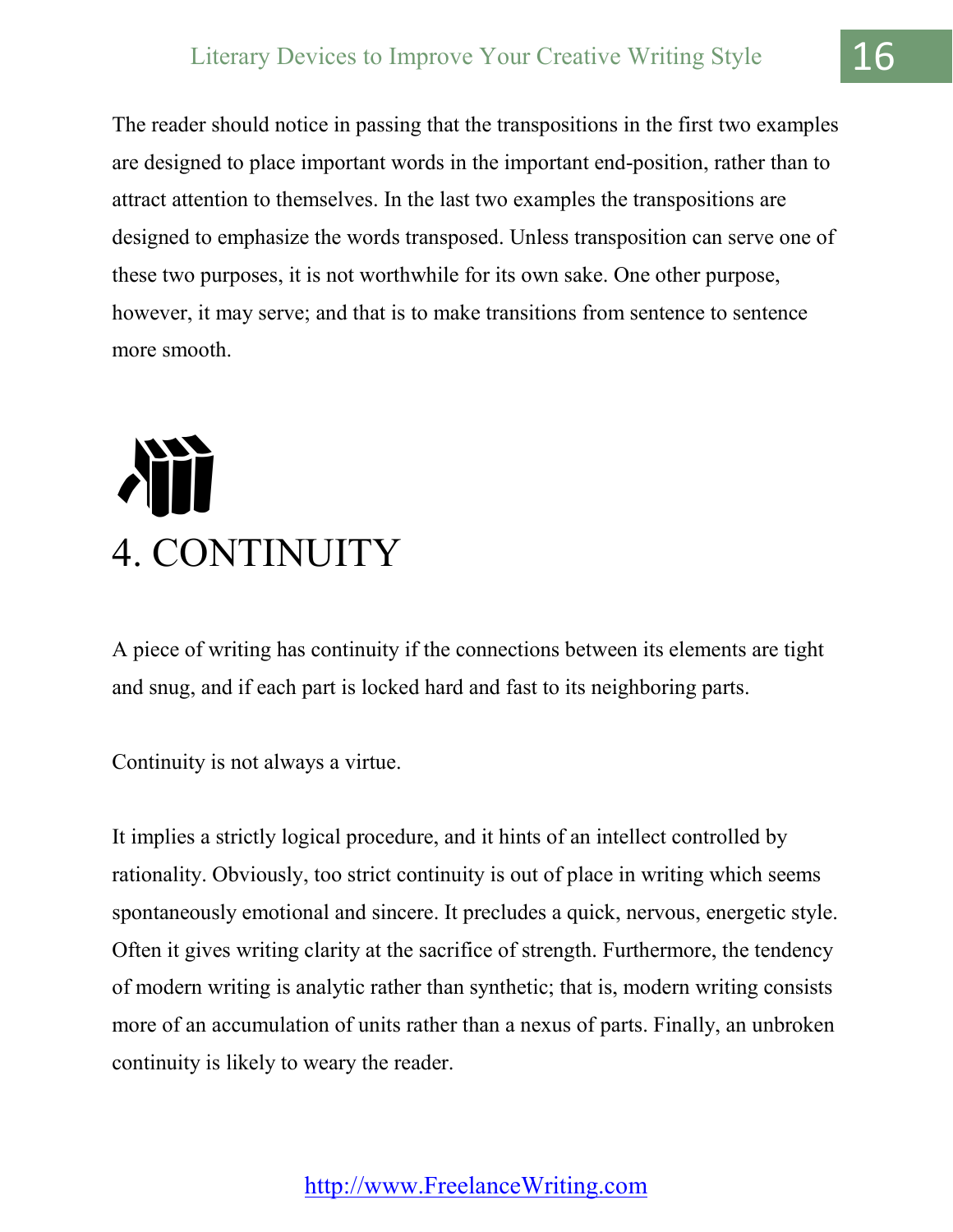The last three sentences contain transposed elements. The reader may care to analyze their function and criticize their effectiveness. In our generation of hasty readers and impatient thinkers, some people demand logical writing instead of nervous writing; and some subjects require rational consideration instead of emotional contemplation.

**A.** Continuity of Ideas. Continuity depends on the larger structure of the composition. In narration, it depends on a simple following of the time sequence. In <u>description</u>, it depends on the arrangement of details. In exposition, it depends on the arrangement of ideas. Let's discuss the last of these three forms.

The easiest way to give smooth continuity to style is to have a clear and rational structure in the composition as a whole. When parts of the composition are thought out and arranged so that each part leads logically and inevitably to the succeeding part, then the writer will have little trouble in giving continuity to his style.

A few literary devices can help the writer achieve this continuity. Some of these concern the continuity of *ideas*; some the continuity of *paragraphs*; and some the continuity of *sentences*.

As for the first of these, the adoption of a certain order of procedure and adherence to it is the simplest and most effective. For example, the writer may decide on an order of procedure altogether chronological; or the order may be from a general idea that leads to illustrations of the idea; or those illustrations may lead to the general idea governing them; or it may be from simple toward more complex ideas; or it may be from known or admitted facts toward unknown or disputed facts; or it may be from an enumeration of points that are to be considered to an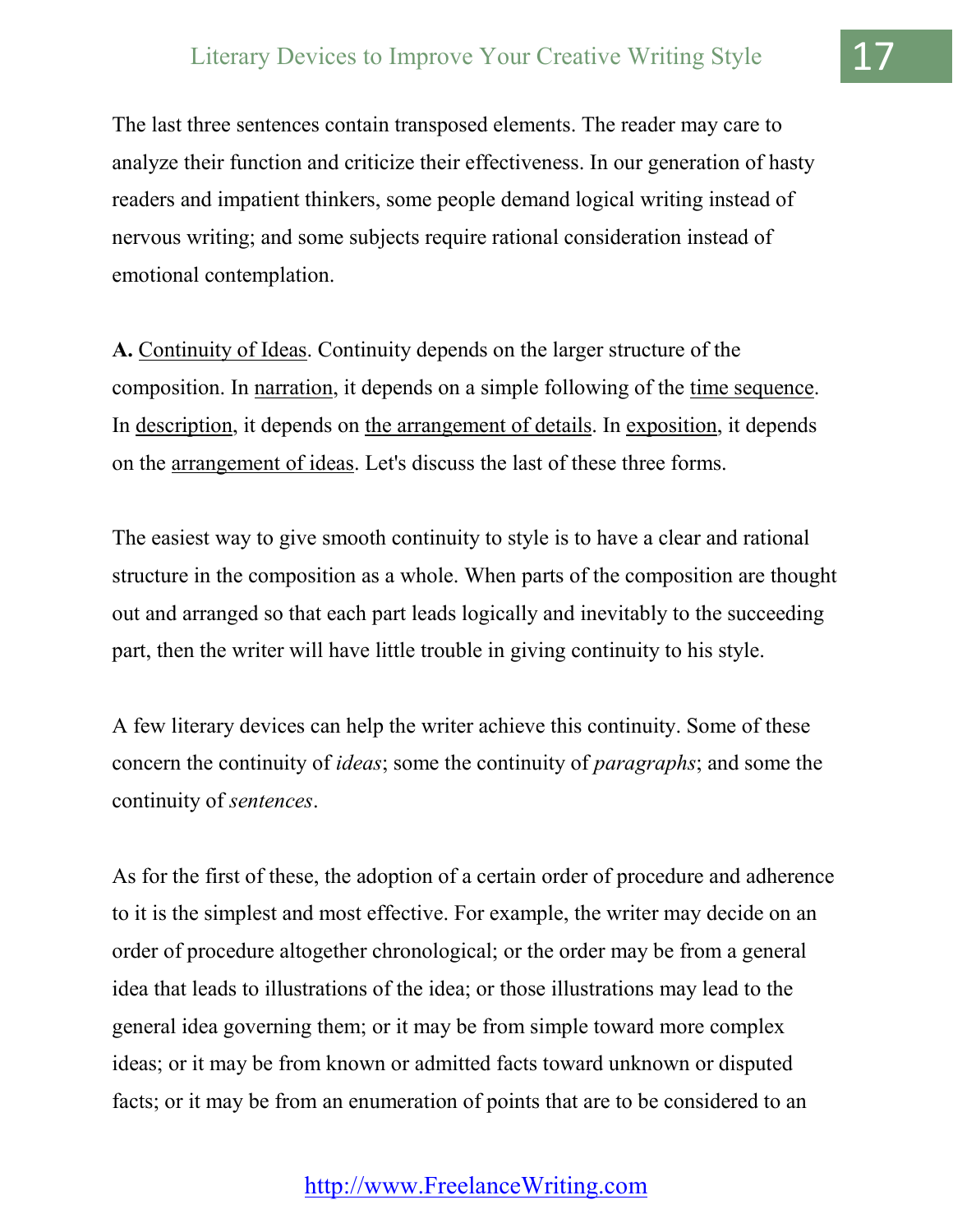elaboration of each of those points in turn. Which method the writer adopts will depend upon his subject. But once he has chosen his method, he ought to stick to it throughout his work. If he does so, he will find the minor problems of continuity much easier to solve, and the reader will find the composition much pleasanter to follow.

**B.** Continuity Between Paragraphs. This literary device is used to effect the transitional sentence, that is, a sentence which points both forward and back forward, toward the new paragraph, and back toward the preceding paragraph. This paragraph begins with a transitional sentence. The words "a more" indicate that something has preceded; the rest of the sentence suggests the nature of the new paragraph. The second paragraph in this section also begins with a transitional sentence.

A second device is the insertion of a short transitional paragraph between two important paragraphs. Like the transitional sentence, the transitional paragraph hints at something that has gone before, and indicates the general outline of what will follow. The fifth paragraph in this section is a transitional paragraph; so is the paragraph beginning on the next line.

**C.** Continuity Within the Paragraph. More varied than the devices which make for continuity between paragraphs are those which make for continuity within the paragraph that is, for continuity between sentences.

The first of these is the use of transitional words. In looking over the present section, one would find that the transitional words already used are "therefore,'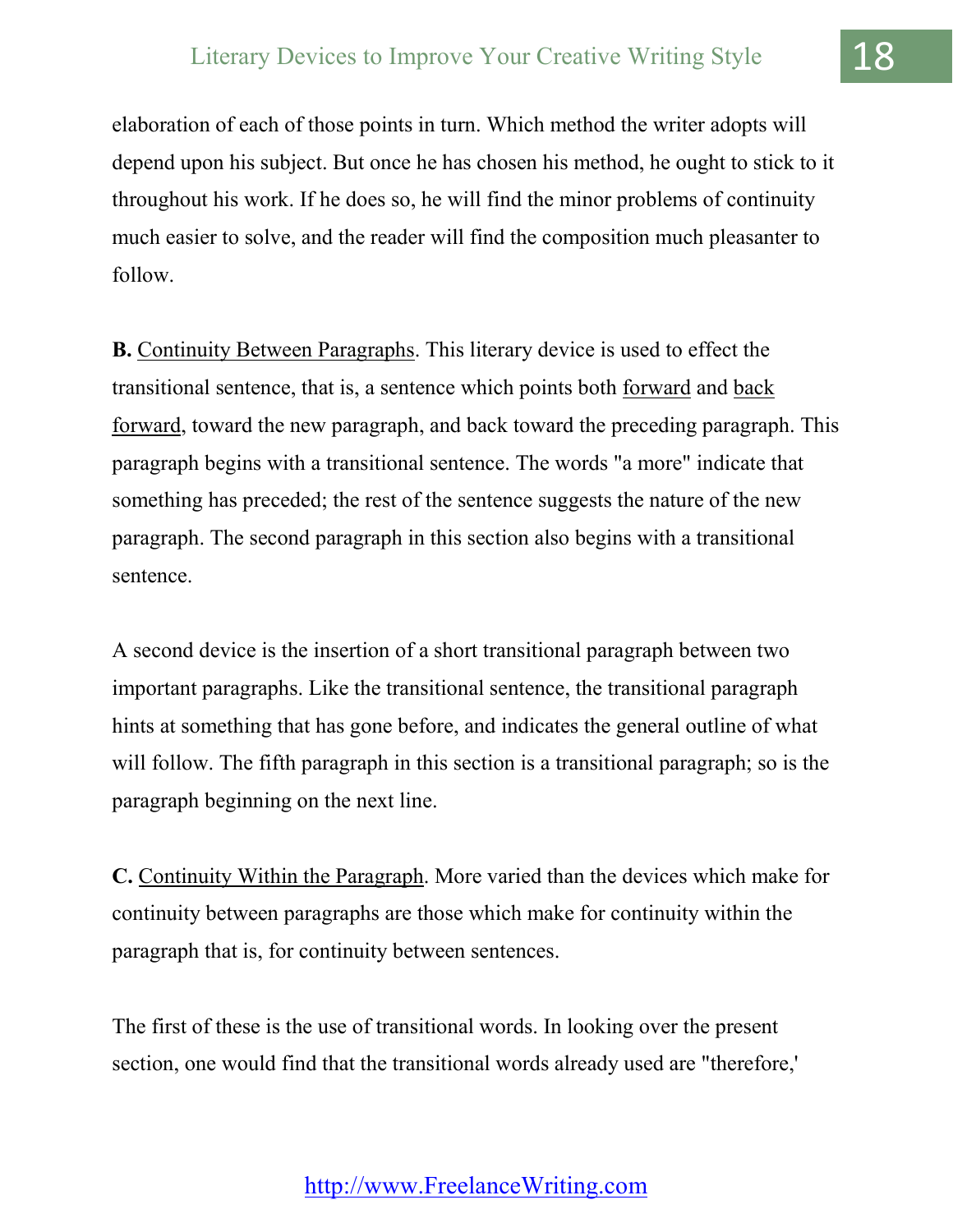"furthermore," "that is," "finally,' and "other other hand," "moreover," "too," "accordingly," and "however." This makes a sizable list.

Somewhat akin to transitional words is the use of pronoun references in one sentence to nouns in a preceding sentence. The pronouns form a rational link between the two sentences. By way of illustration, the paragraph above begins, "*The first of these*" with "*these"* referring to a noun in the preceding sentence. And the first paragraph in this section contains several "it's" referring to nouns in the preceding sentence. A better example follows:

*The Pleiads were daughters of Atlas, and nymphs of Diana's train. One day Orion saw them and became enamored and pursued them. In their distress they prayed to the gods to change their form, and Jupiter turned them into pigeons, and then made them a constellation in the sky. Though their number was seven, only six stars are visible, for Electra, one of them, it is said, left her place.* 

The reader conceives these four sentences as a large unit, quite unconscious of the subtle device which cements them.

A little different is the trick of repeating in one sentence important words of the preceding sentence. An example follows:

*The story of the Iliad ends with the death of Hector, and it is from the Odyssey and other poems that we learn the fate of the other heroes. After the death of Hector, Troy did not immediately fall, but receiving aid from new allies still continued its resistance. One of these allies was Memnon, the Ethiopian prince, whose story we have already told. Another was Penthesilea, queen of the Amazons. . . . Penthesilea*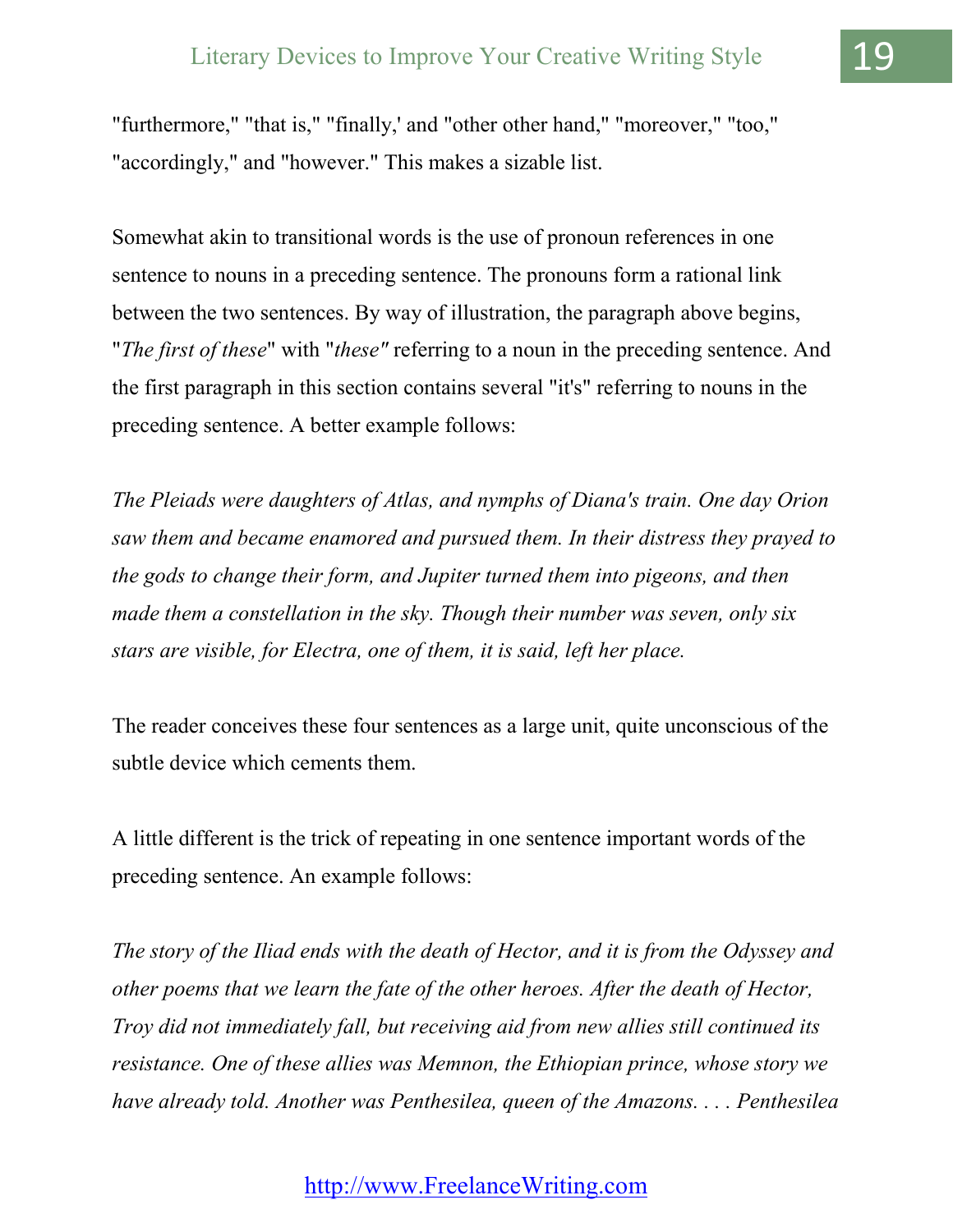*slew many of the bravest warriors, but was at last slain by Achilles. But when the hero bent over his fallen foe, and contemplated her beauty, youth, and valor, he bitterly regretted his victory. Thomas, an insolent brawler and demagogue, ridiculed his grief, and was in consequence slain by the hero.*

Such a weaving together of sentences becomes a stronger union when the repeated words are brought close to each other by transposition. In the passage just quoted, for example, there would be a closer weave if the author had transposed his linkwords in some such fashion as the following:

*It is from the Odyssey and later poems that we learn the fate of the other heroes, for the story of the Iliad ends with the death of Hector. After the death of Hector, Troy did not immediately fall, but continued its resistance with aid received from new allies. One of these attics was Memnon . . . etc.* 

This revised version carries the thought swiftly from sentence to sentence with hardly a break. The repetition of a word from sentence to sentence may couple together pairs of sentences. But it does not link together all the sentences in a paragraph. This latter feat is accomplished when one word is repeated from sentence to sentence throughout the paragraph. This repeated word (or phrase) becomes a distinctive brand burned on each sentence, and identifies that sentence as belonging to the particular herd of sentences which go together to make up a paragraph.

One final device of continuity is parallel structure — the expression of diverse ideas in so similar a form that they have a seeming relation. The parallel structure may be complex like a telescope with a tube within a tube within a tube. Thus, parallel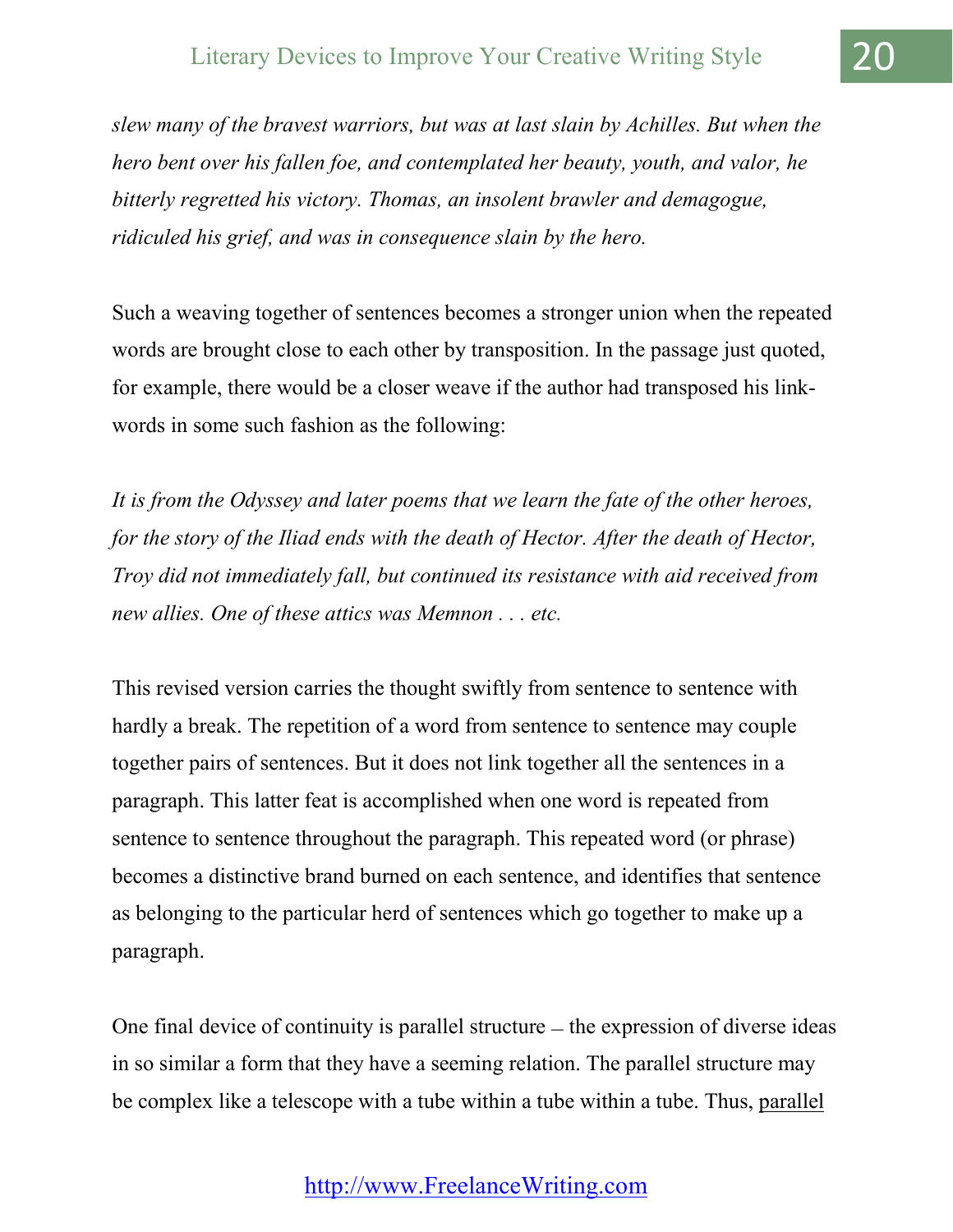words may occur in parallel phrases, which may occur in parallel clauses, which may occur in parallel sentences. In the nineteenth century the device often took the form of antithesis; it was revived in the late twentieth century as a means of unifying a sometimes impressionistic, highly individualistic prose. Here is a passage with multiple parallelisms:

*Essayists, like poets, are born and not made, and for one worth remembering the world is confronted with a hundred not worth reading. Your true essayist is in a literary sense the friend of everybody. . . . He must be personal, or his hearers can feel no manner of interest in him. He must be candid and sincere, or his readers presently see through him. He must have learned to think for himself and to consider his surroundings with an eye that is both kindly and observant, or they straightway find his company unprofitable. He should have fancy, or his starveling propositions will perish for lack of metaphor and the tropes and figures needed to vitalize a truism. He does well to have humor, for humor makes men brothers, and is perhaps more influential in an essay than in most places else. He will find a little wit both serviceable to himself and comfortable to his readers. For wisdom, it is not absolutely necessary that he have it.* 

With this we may leave the discussion of rationality in style. The whole subject demands only a clear understanding of just what one wishes to say, a clear knowledge of a few mechanical principles, and a little care in applying the principles.

#### **- THE END -**